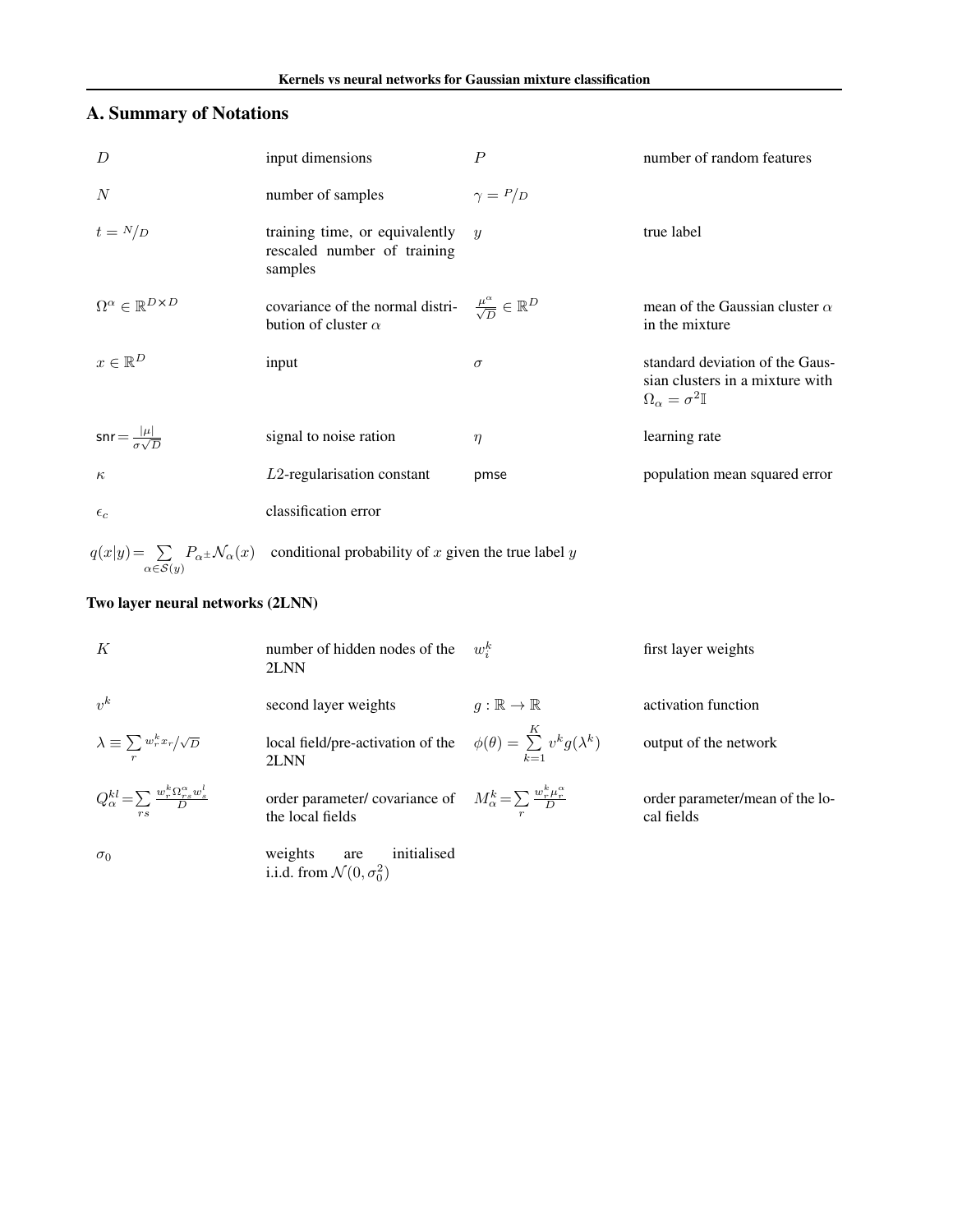## Random Features (RF)

$$
F \in \mathbb{R}^{P \times D}
$$
 projection matrix  $z \equiv \psi \left( \sum_{r=1}^{D} F_{ir} x_r / \sqrt{D} \right)$  features  
\n $F_{ir} \stackrel{i.i.d.}{\sim} \mathcal{N}(0, 1)$   
\n $\psi : \mathbb{R} \to \mathbb{R}$  activation function ap-  $\phi(\theta) = \sum_{i=1}^{P} w_i z_i / \sqrt{D}$  output of the network  
\nplied element wise  
\n $\hat{W}$   
\nfix point solution of the  
\nSGD update equation of  
\nRF

## B. Derivation of the dynamical equations

In this appendix, we derive the dynamical equations that describe the dynamics of two-layer neural networks trained on the Gaussian mixture from Sec. [2.2.](#page-0-0) We first derive a useful Lemma for the averages of weakly correlated random variables [B.1,](#page-0-0) which we we then use in the derivation of the dynamical equations [B.2](#page-0-0)

#### B.1. Moments of functions of weakly correlated variables

Here, we show how to compute expectation of functions of weakly correlated variables with non zero mean. The derivation follows the ones of [\(Goldt et al.,](#page-0-0) [2020b\)](#page-0-0) (see App. A). We extend their computations to include variables with non-zero means.

Consider the random variables  $x, y \in \mathbb{R}$ , jointly Gaussian with joint probability distribution:

$$
P(x,y) = \frac{1}{2\pi\sqrt{\det M_2}} \exp\left[-\frac{1}{2}\left(\begin{array}{cc}x-\bar{x} & y-\bar{y}\end{array}\right)M_2^{-1}\left(\begin{array}{cc}x-\bar{x} \\ y-\bar{y}\end{array}\right)\right],\tag{B.1}
$$

where we defined the mean of x, respectively y, as  $\bar{x}$ , respectively  $\bar{y}$  and the covariance matrix:

$$
M_2 = \begin{pmatrix} C_x & \epsilon M_{12} \\ \epsilon M_{12} & C_y \end{pmatrix}.
$$
 (B.2)

The weak correlation between *x* and *y* is encapsulated in the parameter  $\epsilon \ll 1$  while  $M_{12} \sim O(1)$ .

We are interested in computing expectations of the form  $\mathbb{E}_{(x,y)}[f(x)g(y)]$  with two real valued functions  $f, g : \mathbb{R} \to \mathbb{R}$ . Leveraging the weak correlation between  $x$  and  $y$ , we can expand the distribution Eq. [\(B.1\)](#page-0-0) to linear order in  $\epsilon$ , i.e.:

$$
((B.1)) = \frac{1}{2\pi\sqrt{C_xC_y}} e^{-\frac{1}{2C_x}(x-\bar{x})^2 - \frac{1}{2C_y}(y-\bar{y})^2} \left[1 - \epsilon(x-\bar{x})\left(C_x^{-1}M_{12}C_y^{-1}\right)(y-\bar{y}) + O\left(\epsilon^2\right)\right]
$$
(B.3)

Using the above, one can compute the expectations:

$$
\mathbb{E}_{(x,y)}[f(x)g(y)] = \mathbb{E}_{x}[f(x)] \mathbb{E}_{y}[g(y)] + \epsilon \mathbb{E}_{x}[f(x)(x-\bar{x})] \left(C_{x}^{-1}M_{12}C_{y}^{-1}\right) \mathbb{E}_{y}[g(y)(y-\bar{y})] + O(\epsilon^{2}).
$$
\n(B.4)

The expectations are now taken over the 1-dimensional distributions of  $x \sim \mathcal{N}(0, C_x)$  and  $y \sim \mathcal{N}(0, C_x)$ .

Similarly, consider the case of three weakly correlated real random variables  $x_i$ ,  $i = 1, 2, 3$  with mean  $\bar{x}_i$  and covariance matrix *M*<sup>3</sup> such that

$$
(M_3)_{ij} = \begin{cases} C_i, & \text{if } i = j \\ \epsilon M_{ij}, & \text{if } i \neq j \end{cases}
$$
 (B.5)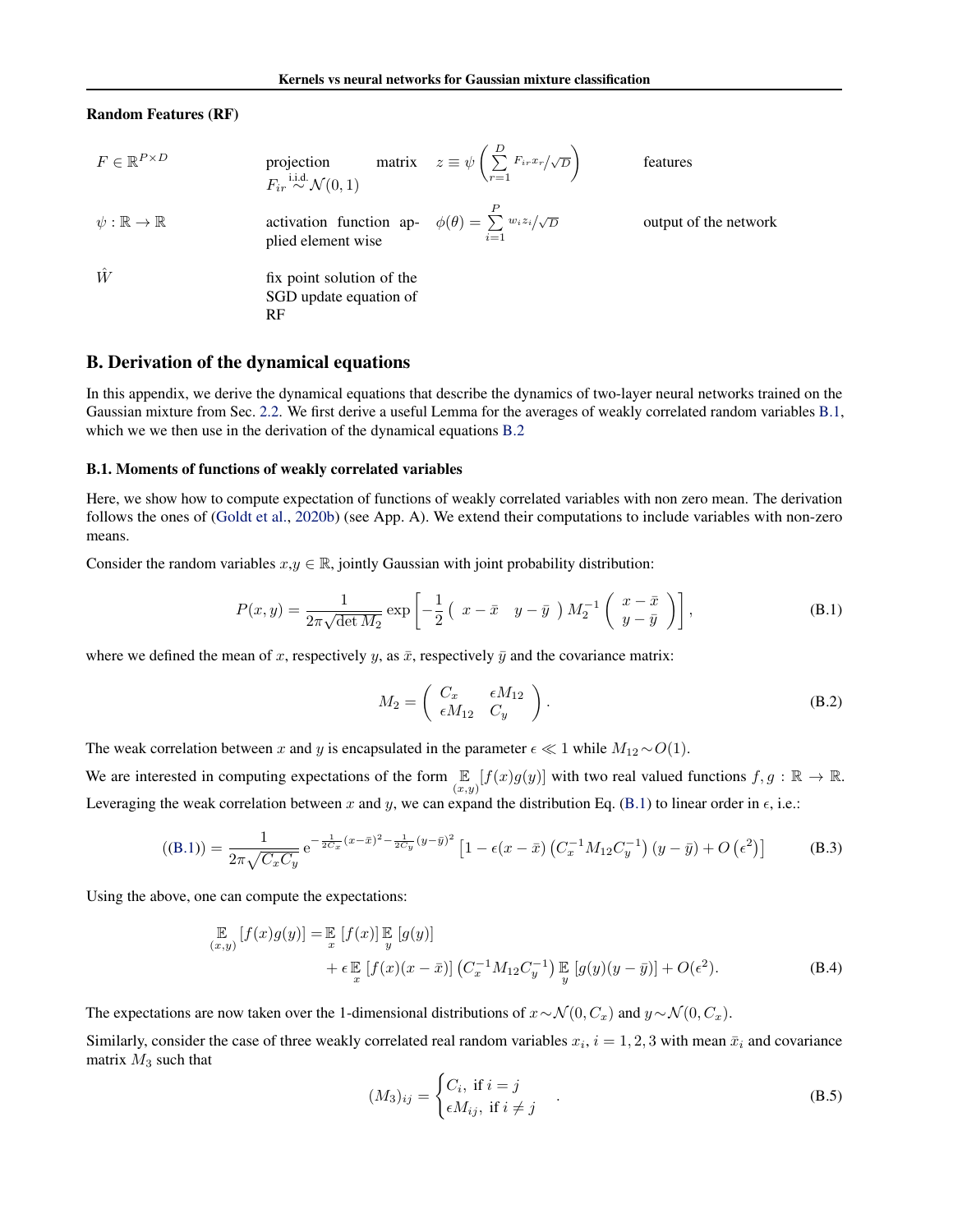One can use an expansion of the joint probability distribution of  $\{x_i\}$  to linear order in  $\epsilon$  to compute three point moments of real valued functions *f, g, h* as:

$$
\mathbb{E}_{\{x\}_i} [f(x_1)g(x_2)h(x_3)] = \mathbb{E}_{\{x\}_i} [f(x_1)] [g(x_2)] [h(x_3)]
$$
\n
$$
- \epsilon \mathbb{E}_{x_3} [h(x_3)] \mathbb{E}_{x_1} [(x_1 - \bar{x}_1) f(x_1)] (C_x^{-1} M_{12} C_y^{-1}) \mathbb{E}_{x_2} [(x_2 - \bar{x}_2) g(x_2)]
$$
\n
$$
- \epsilon \mathbb{E}_{x_2} [g(x_2)] \mathbb{E}_{x_1} [(x_1 - \bar{x}_1) f(x_1)] (C_x^{-1} M_{13} C_y^{-1}) \mathbb{E}_{x_3} [(x_3 - \bar{x}_3) h(x_3)]
$$
\n
$$
- \epsilon \mathbb{E}_{x_1} [f(x_1)] \mathbb{E}_{x_2} [(x_2 - \bar{x}_2) g(x_2)] (C_x^{-1} M_{23} C_y^{-1}) \mathbb{E}_{x_3} [(x_3 - \bar{x}_3) h(x_3)] + O(\epsilon^2).
$$
\n(B.6)

In the case in which  $x_1$  and  $x_2$  are weakly correlated with  $x_3$  but not between each other, i.e.  $Cov(x_1, x_2) = M_{12} \sim O(1)$ , one has:

$$
\mathbb{E}\left[f(x_1)g(x_2)h(x_3)\right] = \mathbb{E}\left[f(x_1)g(x_2)\right]\mathbb{E}\left[h(x_3)\right] \n+ \epsilon \frac{\mathbb{E}\left[h(x_3)(x_3 - \bar{x}_3)\right]}{(C_{x_1}C_{x_2} - M_{12}^2)C_{x_3}} \left\{\mathbb{E}\left[f(x_1)g(x_2)(x_1 - \bar{x}_1)\right]M_{13}C_{x_2} \right. \n+ \mathbb{E}\left[f(x_1)g(x_2)(x_2 - \bar{x}_2)\right]M_{23}C_{x_1} \n- \mathbb{E}\left[f(x_1)g(x_2)(x_1 - \bar{x}_1)\right]M_{12}M_{23} \n- \mathbb{E}\left[f(x_1)g(x_2)(x_2 - \bar{x}_2)\right]M_{13}M_{12} + O(\epsilon^2).
$$
\n(B.7)

#### B.2. Derivation of the ODEs

In this section, we derive the ODEs describing the dynamics of training of a 2LNN trained on inputs sampled from the distribution [\(6\)](#page-0-0) with *L*2-regularisation constant  $\kappa$ . We restrict to the case where all the Gaussian clusters have the same covariance matrix, i.e.  $\Omega^{\alpha} = \Omega \in \mathbb{R}^{D \times D}$ .

In order to track the training dynamics, we analyse the evolution of the macroscopic operators defined in Eq. [\(9\)](#page-0-0) allowing to compute the performances of the network at all training times.

At the *s*th step of training, the SGD update for the networks parameter is given by Eq. [\(7\)](#page-0-0):

$$
\mathrm{d}w_i^k \equiv \left(w_i^k\right)_{s+1} - \left(w_i^k\right)_s = -\frac{\eta_W}{\sqrt{D}} \left(v^k \Delta g'(\lambda^k) x_i + \kappa w_i^k\right), \qquad \mathrm{d}v^k = -\frac{\eta_v}{\sqrt{D}} \left(g(\lambda^k) + \kappa v^k \Delta\right). \tag{B.8}
$$

In order to guarantee that the dynamics can be described by a set of ordinary equations in the  $D \to \infty$  limit, we choose different scalings for the first and second layer learning rates:

$$
\eta_W = \eta, \qquad \eta_v = \eta/D
$$

for some constant  $\eta$ .

Update of the first layer weights To make progress, consider the eigen-decomposition of the covariance matrix:

$$
\Omega_{rs} = \frac{1}{D} \sum_{\tau=1}^{D} \Gamma_{s\tau} \Gamma_{r\tau} \rho_{\tau};
$$
\n(B.9)

where we denote the eigenvalues as  $\rho_{\tau}$ , their corresponding eigenvector as  $\Gamma_{\tau}$  and the eigenvalue distribution as  $p_{\Omega}$ . We further define the projection of the weights into the projected basis as

$$
\tilde{w}_{\tau}^{k} \equiv \frac{1}{\sqrt{D}} \sum_{\tau=1}^{D} \Gamma_{s\tau} w_{s}^{k}
$$
\n(B.10)

and similarly  $\tilde{x}_{\tau}$  and  $\tilde{\mu}_{\tau}^{\alpha}$  as the projected inputs and means. In this basis, the SGD update for the first layer weights is:

$$
\mathrm{d}\tilde{w}_{\tau}^{k} \equiv \left(\tilde{w}_{\tau}^{k}\right)_{s+1} - \left(\tilde{w}_{\tau}^{k}\right)_{s} = -\frac{\eta}{\sqrt{D}}\left(v^{k}\Delta g'(\lambda^{k})\tilde{x}_{\tau} + \kappa w_{\tau}^{k}\right). \tag{B.11}
$$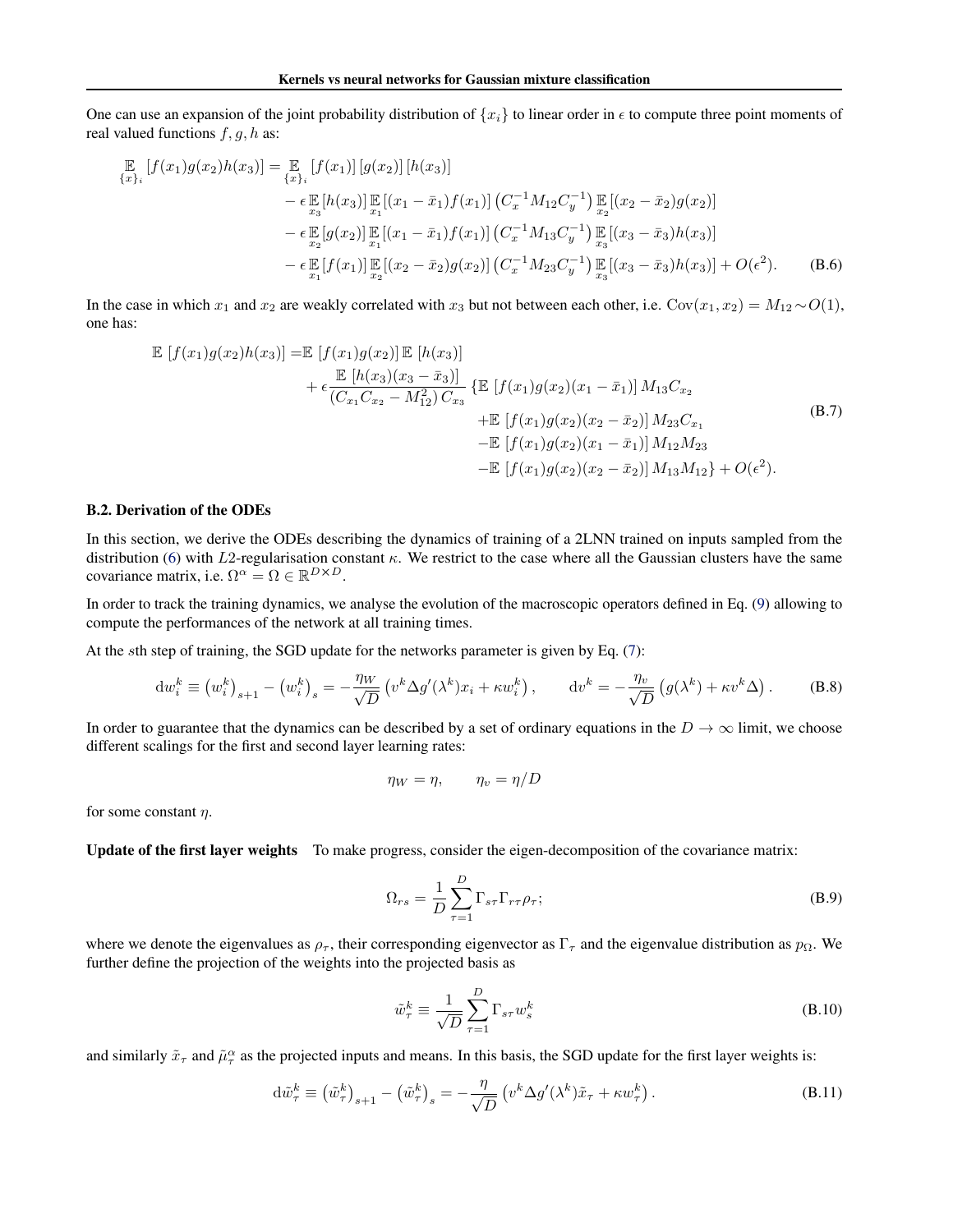The expectation of this update over the distribution Eq. [\(6\)](#page-0-0) is given by:

$$
\mathbb{E} \, d\tilde{w}_{\tau}^{k} = \sum_{\alpha \in \mathcal{S}(+)} \mathcal{P}_{\alpha} \, d\tilde{w}^{k}(\rho)_{\alpha^{+}} + \sum_{\alpha \in \mathcal{S}(-)} \mathcal{P}_{\alpha} \, d\tilde{w}^{k}(\rho)_{\alpha^{-}},
$$
\n(B.12)

where we decomposed the expectation into the different clusters and introduced:

$$
\mathrm{d}\tilde{w}^k(\rho)_{\alpha^{\pm}} = \pm \frac{\eta}{\sqrt{D}} v^k C_{\tau}^k - \frac{\eta}{\sqrt{D}} \sum_{j \neq k} v^k v^j \mathcal{A}_{\tau}^{kj} - \frac{\eta}{\sqrt{D}} v^k v^k \mathcal{B}_{\tau}^k - \frac{\eta \kappa}{\sqrt{D}} \tilde{w}^k(\rho), \tag{B.13}
$$

with the expectations  $A_{\tau}^{kj}$ ,  $B_{\tau}^{k}$  and  $C_{\tau}^{k}$  defined as:

$$
\mathcal{A}_{\tau}^{kj} = \mathbb{E}_{\alpha} g'(\lambda^k) g(\lambda^j) \tilde{x}_{\tau}, \quad \mathcal{B}_{\tau}^k = \mathbb{E}_{\alpha} g'(\lambda^k) g(\lambda^k) \tilde{x}_{\tau}, \quad \mathcal{C}_{\tau}^k = \mathbb{E}_{\alpha} g'(\lambda^k) \tilde{x}_{\tau}.
$$
 (B.14)

A crucial observation, is that  $\lambda^k$  and the projected input  $\tilde{x}_\tau$  are jointly Gaussian and weakly correlated, with a correlation of  $\arctan \theta$ <sup>2</sup>

$$
\mathbb{E}_{\alpha} \lambda^k \tilde{x}_{\tau} = \frac{1}{\sqrt{D}} \rho_{\tau} \tilde{w}^k.
$$
\n(B.15)

Thus, we can compute the expressions Eq. [\(B.14\)](#page-0-0) using the proposition for weakly correlated variables derived in App. [B.1.](#page-0-0) This gives:

$$
\mathcal{A}_{\tau}^{kj} = \mathbb{E} g'(\lambda^{k}) g(\lambda^{j}) \frac{\tilde{\mu}_{\tau}^{\alpha}}{\sqrt{D}} \n+ \frac{1}{Q^{kk} Q^{jj} - Q^{kj2}} \left\{ \left( \mathbb{E} g'(\lambda^{k}) \lambda^{k} g(\lambda^{j}) - \mathbb{E} g'(\lambda^{k}) g(\lambda^{j}) M^{\alpha k} \right) \left( Q^{jj} \frac{\tilde{w}_{\tau}^{k} \rho_{\tau}}{\sqrt{D}} - Q^{kj} \frac{\tilde{w}_{\tau}^{j} \rho_{\tau}}{\sqrt{D}} \right) \right\} \n+ \frac{1}{Q^{kk} Q^{jj} - Q^{kj2}} \left\{ \left( \mathbb{E} g'(\lambda^{k}) \lambda^{j} g(\lambda^{j}) - \mathbb{E} g'(\lambda^{k}) g(\lambda^{j}) M^{\alpha j} \right) \left( Q^{kk} \frac{\tilde{w}_{\tau}^{j} \rho_{\tau}}{\sqrt{D}} - Q^{kj} \frac{\tilde{w}_{\tau}^{k} \rho_{\tau}}{\sqrt{D}} \right) \right\} \n+ \frac{1}{\alpha} g'(\lambda^{k}) g(\lambda^{k}) \frac{\tilde{\mu}_{\tau}^{\alpha}}{\sqrt{D}} + \frac{1}{Q^{kk}} \left( \mathbb{E} g'(\lambda^{k}) \lambda^{k} g(\lambda^{k}) - \mathbb{E} g'(\lambda^{k}) g(\lambda^{k}) M^{\alpha k} \right) \frac{\tilde{w}_{\tau}^{k} \rho_{\tau}}{\sqrt{D}}, \n+ \frac{\tilde{w}_{\tau}^{k} \rho_{\tau}}{\alpha} \right\}
$$
\n(B.16)

where we used that the first moments of the local fields are given by the order parameters,  $\mathbb{E}_{\alpha}[\lambda^k] = M^{\alpha k}$  and  $\text{Cov}(\lambda^k, \lambda^l) =$ *Qkl*. The multi-dimensional integrals of the activation function only depend on the order parameters at the previous step. We discuss how to obtain them, using monte-carlo methods in Sec [2.2.](#page-0-0) The averaged update of the first layer weights follows directly from Eq. [\(B.16\)](#page-0-0).

Update of the Order parameters In order to derive the update equations for the order parameters, we introduce the densities  $m(\rho, t)$  and  $q(\rho, t)$ . These depend on  $\rho$  and on the normalised number of steps  $t = \mu/D$ , which we interpret as a continuous time variable.

$$
m^{\alpha k}(\rho, t) = \frac{1}{D\epsilon_{\rho}} \sum_{\tau} \tilde{w}_{\tau}^{k} \tilde{\mu}_{\tau}^{\alpha} \mathbb{1}_{(\rho_{\tau} \in [\rho, \rho + \varepsilon_{\rho}])},
$$

$$
q^{kl}(\rho, t) = \frac{1}{D\varepsilon_{\rho}} \sum_{\tau} \tilde{w}_{\tau}^{k} \tilde{w}_{\tau}^{l} \mathbb{1}_{(\rho_{\tau} \in [\rho, \rho + \varepsilon_{\rho}])},
$$
(B.17)

where  $\mathbb{1}(.)$  is the indicator function and the limit  $\epsilon_{\rho} \to 0$  is taken after the thermodynamic limit. Using these definitions, the order parameters can be written as:

$$
Q^{kl}(t) = \int d\rho \ p_{\Omega}(\rho) \ \rho q^{kl}(\rho, t), \quad M^{\alpha k}(t) = \int d\rho \ p_{\Omega}(\rho) m^{\alpha k}(\rho, t). \tag{B.18}
$$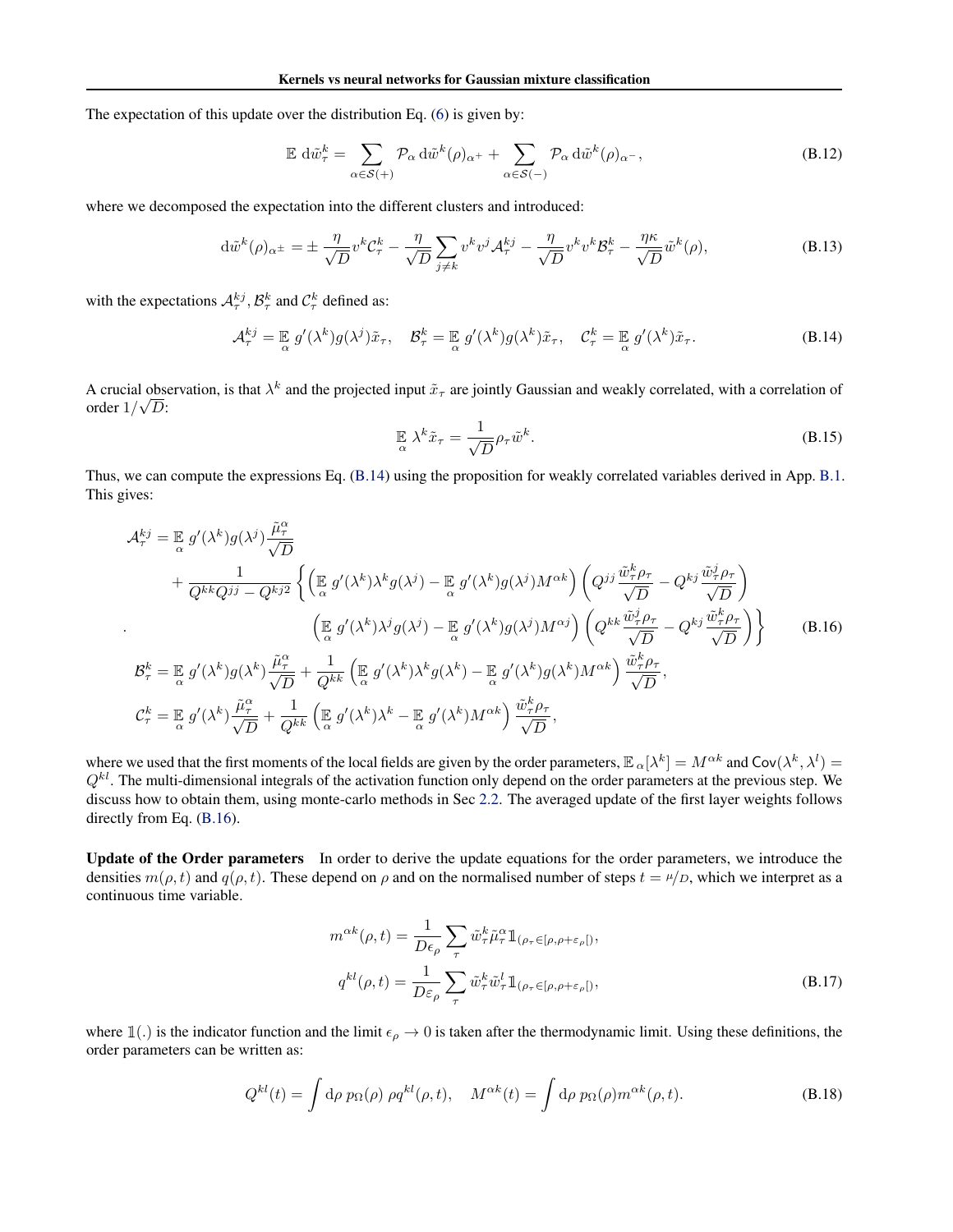The equation of motion of  $m$  can can be easily computed using the update [\(B.13\)](#page-0-0) and is given by:

$$
\frac{\partial m^{\beta k}(\rho,t)}{\partial t} = \sum_{\alpha \in \mathcal{S}(+)} \mathcal{P}_{\alpha} \frac{\partial m_{\alpha^+}^{\beta k}(\rho,t)}{\partial t} + \sum_{\alpha \in \mathcal{S}(-)} \mathcal{P}_{\alpha} \frac{\partial m_{\alpha^-}^{\beta k}(\rho,t)}{\partial t},\tag{B.19}
$$

with

$$
\frac{\partial m_{\alpha^{\pm}}^{\beta k}(\rho,t)}{\partial t} = \pm \eta v^{k} I_{31}(k) T^{\alpha\beta} \pm \frac{\eta \rho v^{k}}{Q^{kk}} \left( I_{32}(k,k) - I_{31}(k) M^{\alpha k} \right) m^{\beta k}(\rho,t) \n+ \sum_{j \neq k} \left[ -\eta v^{k} v^{j} I_{22}(k,j) T^{\alpha\beta} \right. \n+ \frac{\eta \rho v^{k} v^{j}}{Q^{kk} Q^{jj} - Q^{kj2}} \left\{ \left( -I_{3}(k,k,j) + I_{32}(k,j) M^{\alpha k} \right) \left( Q^{jj} m^{\beta k}(\rho,t) - Q^{kj} m^{\beta j}(\rho,t) \right) \right. \n+ \left( -I_{3}(k,j,j) + I_{32}(k,j) M^{\alpha j} \right) \left( Q^{kk} m^{\beta j}(\rho,t) - Q^{kj} m^{\beta k}(\rho,t) \right) \left\} \right] \n- \eta v^{k} v^{k} I_{22}(k,k) T^{\alpha\beta} - \frac{\eta \rho v^{k} v^{k}}{Q^{kk}} \left( I_{3}(k,k,k) - I_{22}(k,k) M^{\alpha k} \right) m^{\beta k}(\rho,t) - \kappa \eta m^{\beta k}(\rho,t).
$$
\n(B.20)

Note how, in order to close the equation, we introduced an additional order parameter  $T^{\alpha\beta} = \sum_{r=1}^{D}$  $\frac{\mu_r^{\alpha} \mu_r^{\beta}}{D}$ , which is entirely defined by the overlap of the means of the mixture under consideration and is therefore a constant of motion. For compactness, we defined the multidimensional integrals *I* of the activation function over the local fields as:

$$
I_3(k,j,l) = \mathbb{E}_{\alpha} g'(\lambda^k) \lambda^k(\lambda^j)
$$
 (B.21a)

$$
I_{32}(k,j) = \mathbb{E}_{\alpha} g'(\lambda^k) \lambda^j
$$
 (B.21b)

$$
I_{31}(k) = \mathbb{E}_{\alpha} g'(\lambda^k)
$$
 (B.21c)

$$
I_{22}(k,j) = \mathbb{E}_{\alpha} g'(\lambda^k) g(\lambda^j).
$$
 (B.21d)

The update of *q* can similarly be decomposed as a sum over the different Gaussian clusters:

$$
\frac{\partial q^{kl}(\rho,t)}{\partial t} = \sum_{\alpha \in \mathcal{S}(+)} \mathcal{P}_{\alpha} \frac{\partial q^{kl}_{\alpha+}(\rho,t)}{\partial t} + \sum_{\alpha \in \mathcal{S}(-)} \mathcal{P}_{\alpha} \frac{\partial q^{kl}_{\alpha-}(\rho,t)}{\partial t}
$$
(B.22)

The linear contribution to this update is directly computed by using Eq. [\(B.13\)](#page-0-0) and is similar to the one for  $m^{\beta k}(\rho, t)$ . The quadratic contribution is obtained by using the fact that the projected inputs  $\tilde{x}_\tau$  have a correlation of order  $1/\sqrt{D}$  with the local fields. Therefore, to leading order, this contribution is given by terms of the form:

$$
\frac{\eta^2}{D^2} \sum_{\tau} \rho_{\tau} \mathbb{E} \left[ g'(\lambda^k) g'(\lambda^l) g(\lambda^i) g(\lambda^j) \tilde{x}_{\tau}^2 \right] = \frac{\eta^2}{D} \mathbb{E} \left[ g'(\lambda^k) g'(\lambda^l) g(\lambda^i) g(\lambda^j) \right] \left( \sum_{\tau} \rho_{\tau} \mathbb{E} \left[ \tilde{x}_{\tau}^2 \right] \right) + O(D^{-3/2}) \quad (B.23)
$$

Let us define the constant of motion  $\chi^{\alpha} = \frac{1}{D} \sum_{\tau} \rho_{\tau}^2$ , then the quadratic term in the update for  $q_{\alpha}$ <sup> $\pm$ </sup> is given by:

$$
\eta^2 \chi^{\alpha} v^k v^l \left( I_{42}(k,l) \mp 2 \sum_j v^j I_{43}(k,l,j) + \sum_{ja} v^j v^a I_4(k,l,j,a) \right). \tag{B.24}
$$

The multidimensional integrals *I* are given by:

$$
I_4(k, l, j, a) = \mathbb{E}_{\alpha} g'(\lambda^k) g'(\lambda^l) g(\lambda^j) g(\lambda^a) \quad I_{43}(k, l, j) = \mathbb{E}_{\alpha} g'(\lambda^k) g'(\lambda^l) g(\lambda^j) \quad I_{42}(k, l) = \mathbb{E}_{\alpha} g'(\lambda^k) g'(\lambda^l).
$$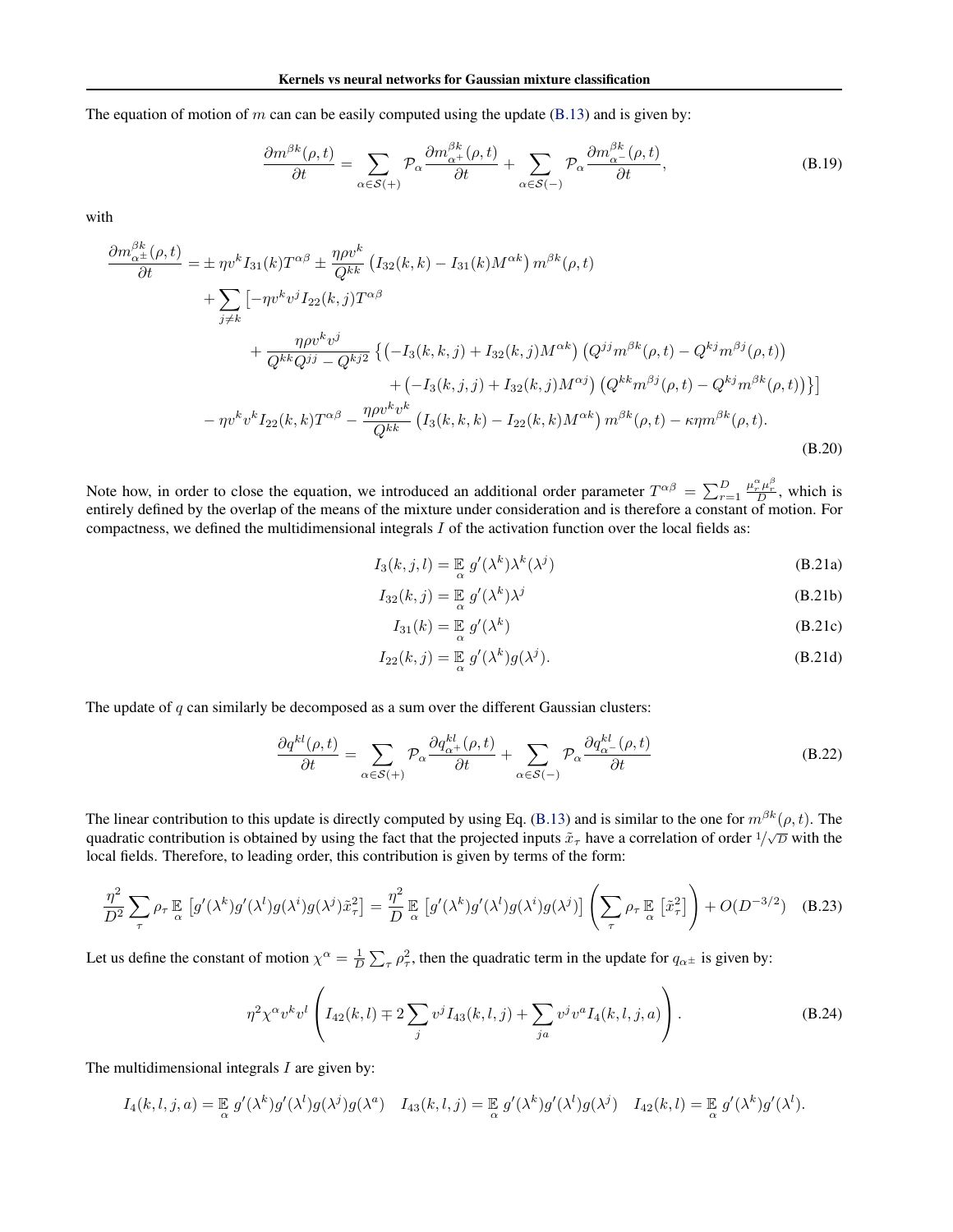

*Figure 7.* Agreement between simulations and ODEs when training a  $K = 3$  2LNN on a Gaussian mixture in  $D = 800$  dimensions, with four Gaussian clusters with random covariance matrix  $\Omega$  and random means (i.e.  $\mu_r \sim \mathcal{N}(0, 1)$ ) for sigmoidal activation function. We verify that even at finite ( $D = 800$ ) input dimension, the analytical prediction agree well with simulations.  $\eta = 0.1$ ,  $g(x) = \text{erf } (\sqrt[x]{2})$ , weights initialised with s.t.d.  $\sigma_0 = 1$ . Monte-Carlo integration performed with  $10^{-4}$  samples.

Finally, the full equation of motion of *q* is written:

$$
\frac{\partial q^{kl}(\rho,t)_{\alpha^{\pm}}}{\partial t} = \pm \eta v^{k} I_{31}(k) m^{\alpha k}(\rho,t) \pm \frac{\eta \rho v^{k}}{Q^{kk}} \left( I_{32}(k,k) - I_{31}(k) M^{\alpha k} \right) q^{kl}(\rho,t) \n+ \sum_{j \neq k} \left[ -\eta v^{k} v^{j} I_{22}(k,j) m^{\alpha k}(\rho,t) \right. \n+ \frac{\eta \rho v^{k} v^{j}}{Q^{kk} Q^{jj} - Q^{kj2}} \left\{ \left( -I_{3}(k,k,j) + I_{32}(k,j) M^{\alpha k} \right) \left( Q^{jj} q^{kl}(\rho,t) - Q^{kj} q^{jl}(\rho,t) \right) \right. \n+ \left( -I_{3}(k,j,j) + I_{32}(k,j) M^{j\alpha} \right) \left( Q^{kk} q^{jl}(\rho,t) - Q^{kj} q^{kl}(\rho,t) \right) \right\} \right] \tag{B.25}
$$
\n
$$
- \eta v^{k} v^{k} I_{22}(k,k) m^{\alpha k}(\rho,t) - \frac{\eta \rho v^{k} v^{k}}{Q^{kk}} \left( I_{3}(k,k,k) - I_{22}(k,k) M^{\alpha k} \right) q^{kl}(\rho,t) \n+ (k \leftrightarrow l) \n+ \eta^{2} \chi^{\alpha} v^{k} v^{l} \left( I_{42}(k,l) \mp 2 \sum_{j} v^{j} I_{43}(k,l,j) + \sum_{ja} v^{j} v^{a} I_{4}(k,l,j,\alpha) \right) - 2\kappa \eta q^{kl}(\rho,t).
$$

Update for the second layer weights The update of the second layer weights is also decomposed into the contribution of the different Gaussian clusters and follows from taking the expectation of Eq. [\(7b\)](#page-0-0) on the GM distribution [\(6\)](#page-0-0):

$$
\mathbb{E}\frac{\mathrm{d}v^{k}(t)}{\mathrm{d}t} = \sum_{\alpha \in \mathcal{S}(+)} \mathcal{P}_{\alpha} \frac{\mathrm{d}v^{k}_{\alpha+}(t)}{\mathrm{d}t} + \sum_{\alpha \in \mathcal{S}(-)} \mathcal{P}_{\alpha} \frac{\mathrm{d}v^{k}_{\alpha-}(t)}{\mathrm{d}t},
$$
\n
$$
\frac{\mathrm{d}v^{k}_{\alpha+}(t)}{\mathrm{d}t} = \pm \eta \mathbb{E}\left[g(\lambda^{k}) - \eta \sum_{j} v^{j} \mathbb{E}\left[g(\lambda^{k})g(\lambda^{j}) - \eta \kappa v^{k}\right]\right]
$$
\n(B.26)

Equations [\(B.20\)](#page-0-0),[\(B.25\)](#page-0-0) and [\(B.26\)](#page-0-0) suffice to fully characterise the training dynamics, in the limit of high dimensions and online-learning, of a 2LNN trained on an arbitrary Gaussian mixture with  $O(1)$  clusters each having mean  $\mu^{\alpha}$  and same covariance matrix  $\Omega$ .

Agreement with Numerical Simulations Here, we verify the agreement of the ODEs derived above with simulation of 2LNN trained via online SGD.

To start, Fig. [7](#page-0-0) displays the dynamics of a  $K = 3$  network trained on a Gaussian mixture with 4 Gaussian clusters having covariance matrix  $\Omega = F^T F / \sqrt{D}$  and means  $\mu^{\alpha}$ , where the elements of both the matrix  $F \in \mathbb{R}^{D \times D}$  and the means are sampled i.i.d. from a standard Gaussian distribution. The agreement between analytical prediction, given by integration of the ODEs, and simulations is very good both in the dynamics of the test error, of the order parameters and of the second layer weights.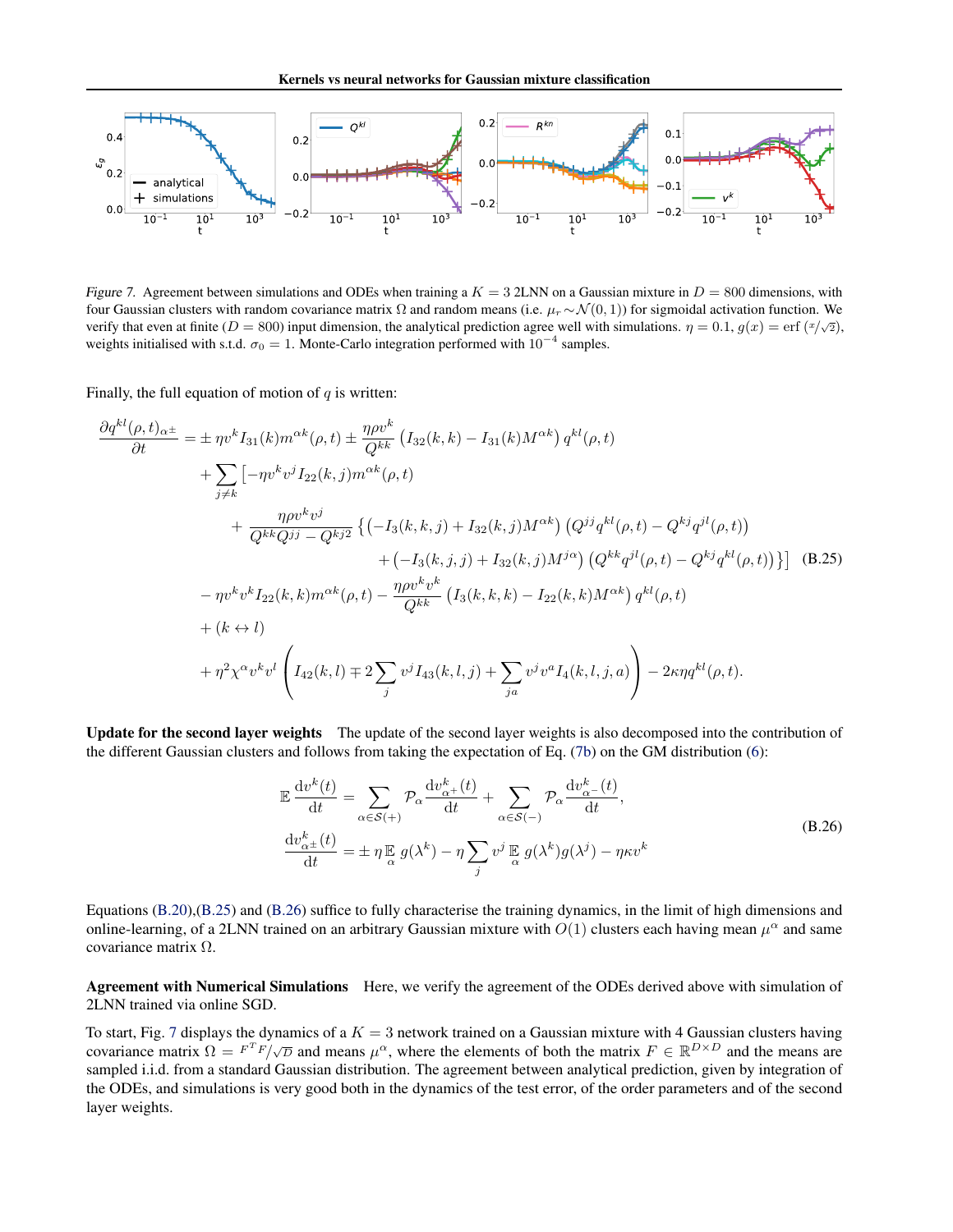

*Figure 8.* Agreement between simulations and ODEs when training a  $K = 3$  2LNN with sigmoidal activation function on a Gaussian mixture obtained from the FashionMNIST dataset. The analytical dynamics obtained by integrating the ODEs agrees well with the given by simulations. Thus, the ODEs provide a tool to study the importance of datastructure in training 2LNN. We leave this study for future work.  $D = 784$ ,  $\eta = 0.1$ ,  $g(x) = \text{erf } (\sqrt[x]{2})$ , weights initialised with s.t.d.  $\sigma_0 = 0.1$ . Monte-Carlo integration performed with 10<sup>4</sup> samples.

Note that the equations of motion describe the evolution of the densities *m* and *q* averaged over the input distribution. The agreement between this evolution and simulations justifies, at posteriori, the implicit assumption that the stochastic part of the SGD increment [\(7\)](#page-0-0) can be neglected in the  $D \to \infty$  limit. We can thus conjecture that in the  $D \to \infty$  limit, the stochastic process defined by the SGD updates converges to a deterministic process parametrised by the continuous time variables  $t \equiv N/D$ . We further add that the proof of this conjecture is not a straight-forward extension of the one of [Goldt](#page-0-0) [et al.](#page-0-0) [\(2019\)](#page-0-0) for i.i.d. inputs since here, one must take into account the density of the covariance matrix.

The ODEs are valid for generic covariance matrix and means. Thus, they can be used to analyse the role of data structure in training 2LNNs. Although we leave a detailed analysis for future work, Fig. [8](#page-0-0) gives an example of how this could be done in the case where a *K* = 3 2LNN is trained on a GM obtained from the FashionMnist dataset. The GM is obtained by computing the means  $\bar{x}^{\alpha}$  and covariance matrix  $Cov_{\alpha}(x, x)$  of each class in the dataset and assigning a label +1 or  $-1$  to the different classes, as is commonly done in binary classification tasks. One could, for example, assign label  $y = +1$  to the sneakers, boots, sandals, trousers and shorts categories and  $y = -1$  to all others. Extending our analysis to *C*-class classification is straight forward and follows the analysis of [Yoshida et al.](#page-0-0) [\(2019\)](#page-0-0). The inputs are then sampled from a GM where the cluster's mean are given by  $\bar{x}^{\alpha}$  and the covariance matrix  $\Omega$  is the mean covariance of all classes:  $\Omega = 1/r_{\text{classes}} \sum \text{Cov}_{\alpha}(x, x)$ . Note the similarity between this procedure and *linear discriminant analysis* commonly used in statistics. The agreement between simulations and analytical predictions is again very good, both at the level of the test error

and of the order parameters.

#### B.3. Simplified ansatz to solve the ODEs for the XOR-like mixture

Here, we detail the procedure, introduced in Sec. [2.3,](#page-0-0) used to find the long time  $t \to \infty$  performance of 2LNN by making an *ansatz* on the form of the order parameters that solve the fix point equations. The motivation for doing so, as argued in of the main text, is that integrating the ODEs is numerically expensive as it requires evaluating various multidimensional integrals and the number of equations to integrate scales as  $K^2$ . In order to extract information about the asymptotic performances of the network, one can look for a fix point of the ODEs. However, the number of coupled equations to be solved, also scales quadraticaly with *K* and is already 26 for a  $K = 4$  student. The trick is to make an *ansatz*, with fewer degrees of freedom, on the order parameters that solve the equations. Used in this way, the ODEs have generated a wealth of analytical insights into the dynamics and the performance of 2LNN in the classical teacher-student setup [\(Biehl & Schwarze,](#page-0-0) [1995;](#page-0-0) [Saad &](#page-0-0) [Solla,](#page-0-0) [1995b;b;](#page-0-0) [Biehl et al.,](#page-0-0) [1996;](#page-0-0) [Saad,](#page-0-0) [2009;](#page-0-0) [Yoshida & Okada,](#page-0-0) [2019;](#page-0-0) [Yoshida et al.,](#page-0-0) [2019;](#page-0-0) [Goldt et al.,](#page-0-0) [2020b\)](#page-0-0). In all these works though, an important simplification occured because the means of the local fields were all zero by construction. This simplification allowed the fixed points to be found analytically in some cases. Here, the means of the local fields evaluated over individual Gaussians in the mixture are *not* zero, so we have to resort to numerical means to find the fixed points of the ODEs.

Consider, for example, a 2LNN trained on the XOR-like mixture of Fig. [1.](#page-0-0) The Gaussian clusters have covariance  $\Omega = \sigma^2 \mathbb{I}$ and means chosen as in the left-hand-side diagram of Fig. [1,](#page-0-0) with the remaining  $D-2$  components set to 0. This configuration leads to the constrain  $w^k \cdot \mu^{\pm 0} = -w^k \cdot \mu^{\pm 1}$  that, in terms of overlap matrices, forces  $M^{\alpha k} = -M^{\alpha+1k}$  thus halving the number of free parameters in *M*. It is also clear that the only components of the weight vectors which contribute to the error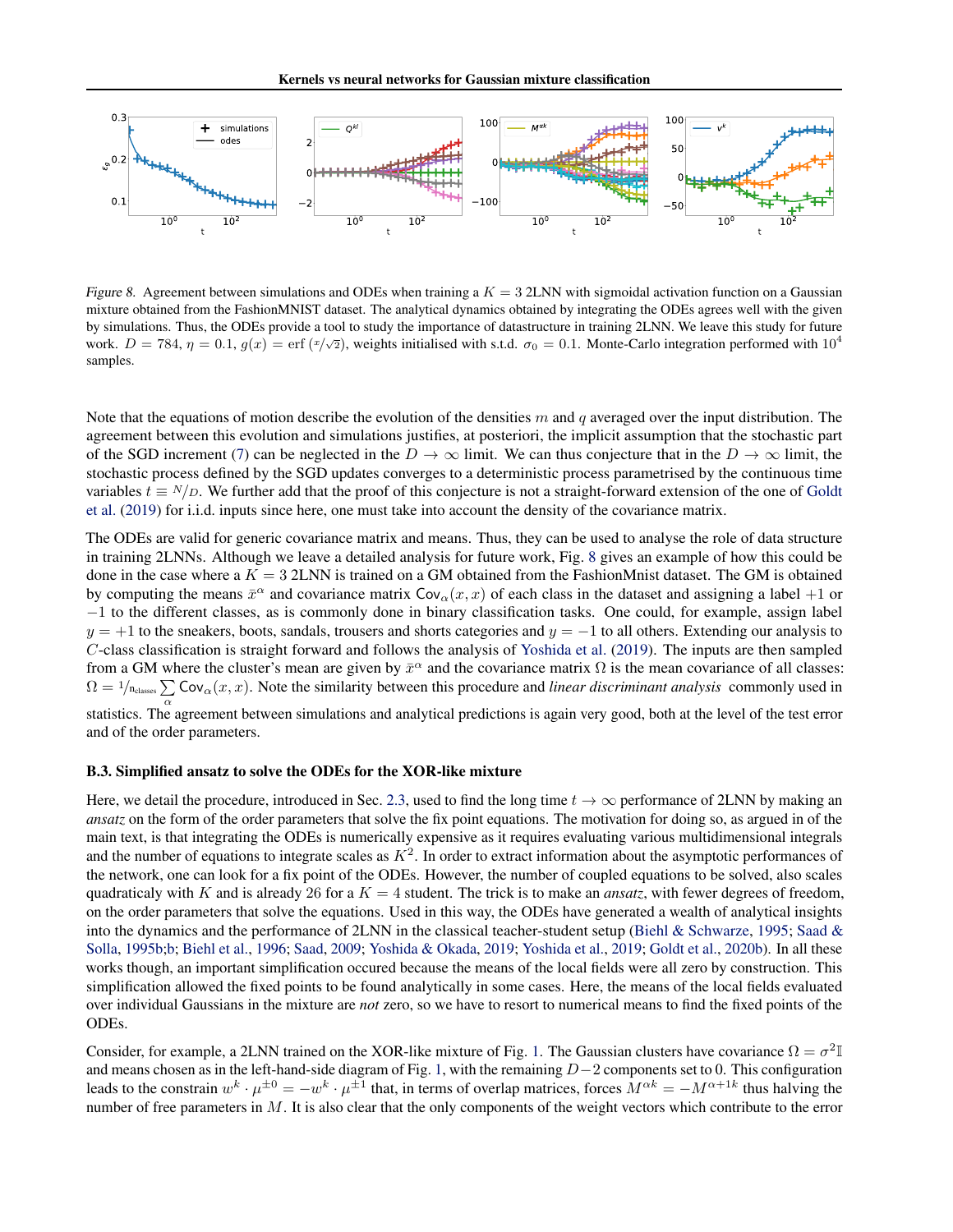are those in the plane spanned by the means of the mixture. The additional  $D-2$  components can be taken to 0: i.e.  $w_r^k = 0$ for  $r = 2, \ldots, D$ . This condition allows to decompose the weight vectors as:

$$
w_s^k = \sum_r \frac{w_r^k \mu_r^{+0}}{\sqrt{D}} \frac{\mu_s^{+0}}{\sqrt{D}} + \sum_r \frac{w_r^k \mu_r^{-0}}{\sqrt{D}} \frac{\mu_s^{-0}}{\sqrt{D}}
$$
(B.27)

This decomposition, fully constrains the overlap matrix  $Q^{kl}$  in terms of  $M^{\alpha k}$ :

$$
Q^{kl} = \sigma^2 \sum_{s} \frac{w_s^k w_s^l}{D} = \sigma^2 \left( \sum_{r} \frac{w^k \mu_r^{+0}}{D} \right) \left( \sum_{a} \frac{w_a^l \mu_a^{+0}}{D} \right) \frac{|\mu^{+0}|^2}{D} + \sigma^2 \left( \sum_{r} \frac{w_r^k \mu_r^{-0}}{D} \right) \left( \sum_{a} \frac{w_a^l \mu_a^{-0}}{D} \right) \frac{|\mu^{-0}|^2}{D} \implies Q^{kl} = \sigma^2 \left( M^{+0k} M^{+0l} + M^{-0k} M^{-0l} \right),
$$
 (B.28)

where we used that in the XOR-like mixture,  $|\mu^{\alpha}| = \sqrt{D}$  and  $\mu^{0+} \cdot \mu^{0-} = 0$ . From the symmetry between the positive and negative sign clusters of the mixture, in the fix point configuration, for every weight having norm  $|w|$  and at an angle  $\alpha$  with the mean of a positive cluster, there is a corresponding weight of the same norm, at an angle  $\alpha$  with a negative mean. I.e. the angles of the weight vectors  $w^k$  to the means  $\mu^{\alpha}$ , as well as the norms of the weights, are  $2 \times 2$  equal (one for the positive sign cluster and the other for the negative sign one). This constrains further half the number of free parameters in the overlap matrix M, which are down to  $4K/(2 \times 2) = K$ . The second layer weights v are fully constrained by requiring the output of the student to be *±*1 when evaluated on the means. Putting everything together, one is left with *K* equations to solve for the  $K/2$  angles and the  $K/2$  norms, or equivalently, for the *K* free parameters in the overlap matrix *M*. The agreement between the solution found by solving this reduced set of equations and simulations is displayed both in Fig. [3,](#page-0-0) where we use it to predict the evolution of the test error with the  $L2$ -regularisation constant.

## C. Transforming a Gaussian mixture with random features

#### C.1. The distribution of random features is still a mixture

Given an input  $x = (x_i) \in \mathbb{R}^D$  sampled from the distribution [\(6\)](#page-0-0), we consider the *feature* vector  $z = (z_i) \in \mathbb{R}^N$ 

$$
z_i = \psi(u_i), \qquad u_i \equiv \sum_{r=1}^{D} \frac{1}{\sqrt{D}} F_{ir} x_r \tag{C.1}
$$

where  $F \in \mathbb{R}^{D \times P}$  is a random projection matrix and  $\psi : \mathbb{R} \to \mathbb{R}$  is an element-wise non linearity. The distribution of *z* can be computed as:

$$
p_z(z) = \int_{\mathbb{R}^D} dx p_x(x) \delta\left(z - \psi\left(\frac{xF}{\sqrt{D}}\right)\right)
$$
  
= 
$$
\int_{\mathbb{R}^D} dx \sum_y q(y) q(x|y) \delta\left(z - \psi\left(\frac{xF}{\sqrt{D}}\right)\right)
$$
  
\equiv 
$$
\sum_y q(y) \sum_{\alpha \in S(y)} \mathcal{P}_{\alpha} p_z^{\alpha}(z),
$$
 (C.2)

with

$$
p_z^{\alpha}(z) = \int_{\mathbb{R}^D} dx \delta\left(z - \psi\left(\frac{xF}{\sqrt{D}}\right)\right) \mathcal{N}_{\alpha}\left(\frac{\mu^{\alpha}}{\sqrt{D}}, \Omega^{\alpha}\right)
$$
(C.3)

Crucially, the distribution of the features *z* is still a mixture of distributions. We can thus restrict to studying the transformation of a Gaussian random variable

$$
x_r = \frac{\mu_r}{\sqrt{D}} + \sigma w_r \tag{C.4}
$$

where  $w_r$  is a standard Gaussian. The scaling of  $\mu_r$  and  $\sigma$  is chosen according to which regime (low or high snr) one chooses to study. We aim at computing the distribution, in particular the two first moments, of the feature *z* defined in Eq. [\(C.1\)](#page-0-0). By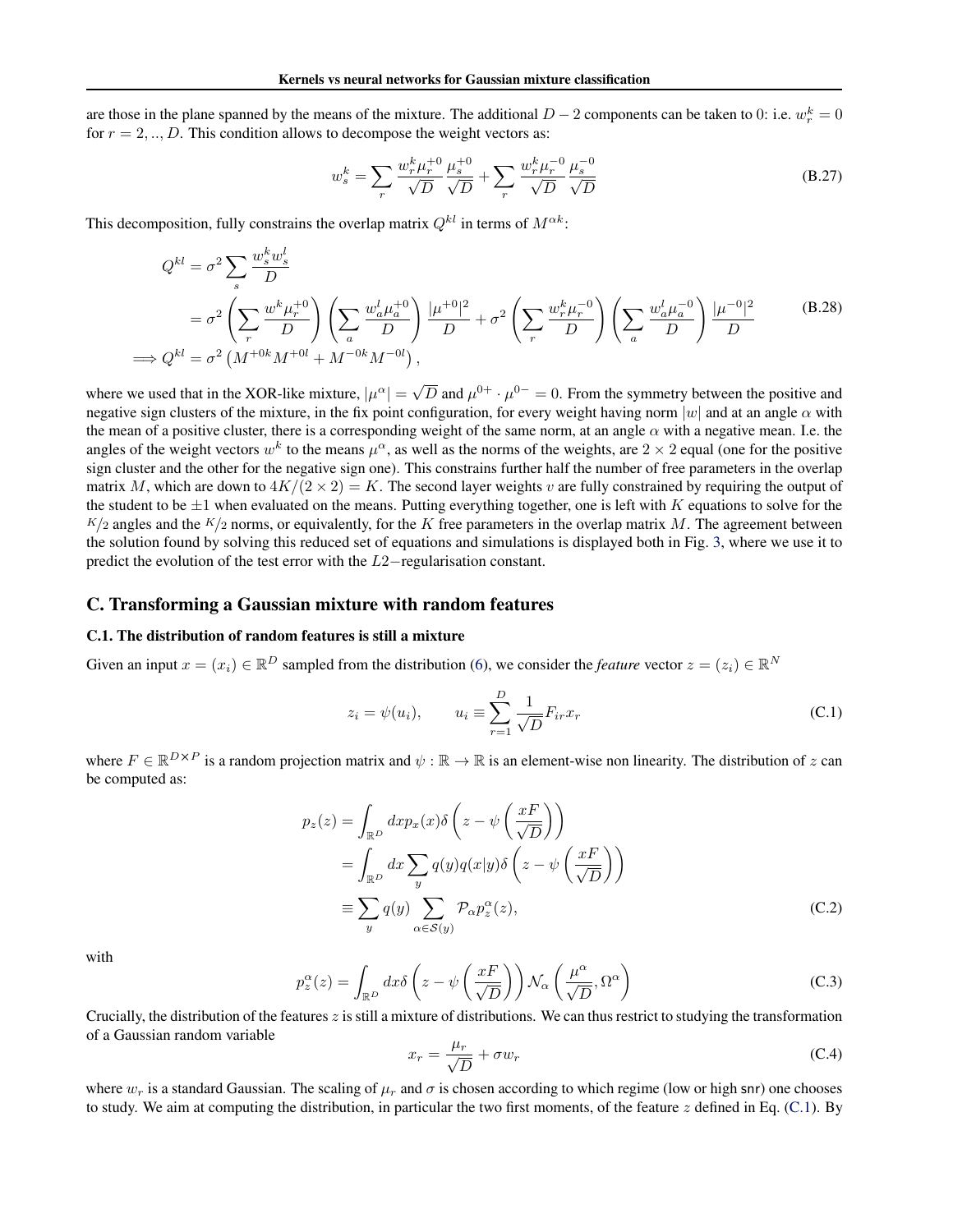construction, the random variables  $u_i$  are Gaussian with first two moments:

$$
\mathbb{E}\,u_i = \frac{1}{\sqrt{D}}\tilde{\mu}_i, \qquad \tilde{\mu}_i \equiv \sum_r \frac{F_{ir}\mu_r}{\sqrt{D}}\tag{C.5}
$$

$$
\mathbb{E} u_i u_j = \frac{1}{D} \tilde{\mu}_i \tilde{\mu}_j + \sigma^2 \sum_r \frac{F_{ir} F_{jr}}{D}
$$
 (C.6)

#### C.2. Low signal-to-noise ratio

Here we compute the statistics of the features, for general activation function, in the low signal to noise regime, for which  $| \mu | / \sqrt{D} \sim O(1)$  and  $\sigma \sim O(1)$  so that the Gaussian clusters are a distance of order 1 away from the origin.

The mean of  $z_i$  can be written as:

$$
\mathbb{E}\,z_i = \mathbb{E}\,\psi(u_i) = \mathbb{E}\,\psi\left(\frac{\tilde{\mu}_i}{\sqrt{D}} + \sigma\zeta\right),\tag{C.7}
$$

where  $\zeta \in \mathbb{R}$  is a standard Gaussian variable. In the scaling we work in, where P and D are send to infinity with their ratio fixed, and  $| \mu | / \sqrt{D} \sim O(1)$ ,  $\tilde{\mu}_i / \sqrt{D}$  is of order  $O(1/\sqrt{D})$ . Thus, the activation function  $\psi$  can be expanded around  $\sigma \zeta$ :

$$
\mathbb{E}\,z_i = \mathbb{E}\,\psi\,(\sigma\zeta) + \frac{\tilde{\mu}_i}{\sigma\sqrt{D}}\mathbb{E}\,\zeta\psi\,(\sigma\zeta) + O\left(\frac{1}{D}\right). \tag{C.8}
$$

where we used integration by part to find  $\sigma \mathbb{E} \partial \psi (\sigma \zeta) = \mathbb{E} \zeta \psi (\sigma \zeta)$ .

For the covariance matrix, we separate the computation of the diagonal from the off-diagonal. Starting with the diagonal elements:

$$
\mathbb{E}\left[z_i^2\right] = \mathbb{E}\left[\left(\psi\left(\sigma\zeta\right) + \frac{\tilde{\mu}_i}{\sigma\sqrt{D}}\partial\psi\left(\sigma\zeta\right)\right)^2\right] \n= \mathbb{E}\left[\psi\left(\sigma\zeta\right)^2\right] + \frac{\tilde{\mu}_i}{\sigma\sqrt{D}}\mathbb{E}\zeta\psi^2\left(\sigma\zeta\right) + O\left(\frac{1}{D}\right)
$$
\n(C.9)

where, once gain, integration by parts was used to obtain  $2\sigma \mathbb{E} [\psi(\sigma \zeta) \partial \psi(\sigma \zeta)] = \mathbb{E} \zeta \psi^2(\sigma \zeta)$ .

In order to compute the off-diagonal elements, we note that different components of *u* are weakly correlated since Cov $(u_i, u_j) = \sigma^2 \sum_r F_{ir}F_{jr}/D \sim O(1/\sqrt{D})$ . We can therefore apply formula Eq. [\(B.4\)](#page-0-0) for weakly correlated variables:

$$
\mathbb{E}_{(z_i, z_j)} z_i z_j = \mathbb{E}_{(u_i, u_j)} \psi(u_i) \psi(u_j)
$$
  
=  $\mathbb{E}_{u_i} \psi(u_i) \mathbb{E}_{u_j} \psi(u_j) + \frac{1}{\sigma^2} \sum_r \frac{F_{ir} F_{jr}}{D} \mathbb{E}_{u_i} u_i \psi(u_i) \mathbb{E}_{u_j} u_j \psi(u_j) + O(\frac{1}{D})$  (C.10)

where the averages are now over the one dimensional distributions of  $u_i \sim \mathcal{N}\left(\frac{\tilde{\mu}_i}{\sqrt{D}}, \sigma^2\right)$ . We can now replace in the above  $u_i = \frac{\tilde{\mu}_i}{\sqrt{D}} + \sigma \zeta$  and keep only leading order terms:

$$
\text{Cov}(z_i, z_j) = \sum_r \frac{F_{ir} F_{jr}}{\sigma^2 D} \left( \psi(\sigma \zeta + \frac{\mu_i}{\sqrt{D}}) (\sigma \zeta + \frac{\mu_i}{\sqrt{D}}) \right) \left( \psi(\sigma \zeta + \frac{\mu_j}{\sqrt{D}}) (\sigma \zeta + \frac{\mu_j}{\sqrt{D}}) \right)
$$
  
\n
$$
= \sum_r \frac{F_{ir} F_{jr}}{\sigma^2 D} \left( \psi(\sigma \zeta) \sigma \zeta + O(\frac{1}{\sqrt{D}}) \right) \left( \psi(\sigma \zeta) \sigma \zeta + O(\frac{1}{\sqrt{D}}) \right)
$$
  
\n
$$
= \mathbb{E} \left[ \zeta \psi(\sigma \zeta) \right]^2 \sum_r \frac{F_{ir} F_{jr}}{D} + O\left(\frac{1}{D}\right) \quad \text{, for } i \neq j.
$$
 (C.11)

Thus yielding the final result:

$$
\text{Cov}(z_i, z_j) = \mathbb{E}\left[\zeta\psi(\sigma\zeta)\right]^2 \sum_r \frac{F_{ir}F_{jr}}{D} \quad \text{, for } i \neq j. \tag{C.12}
$$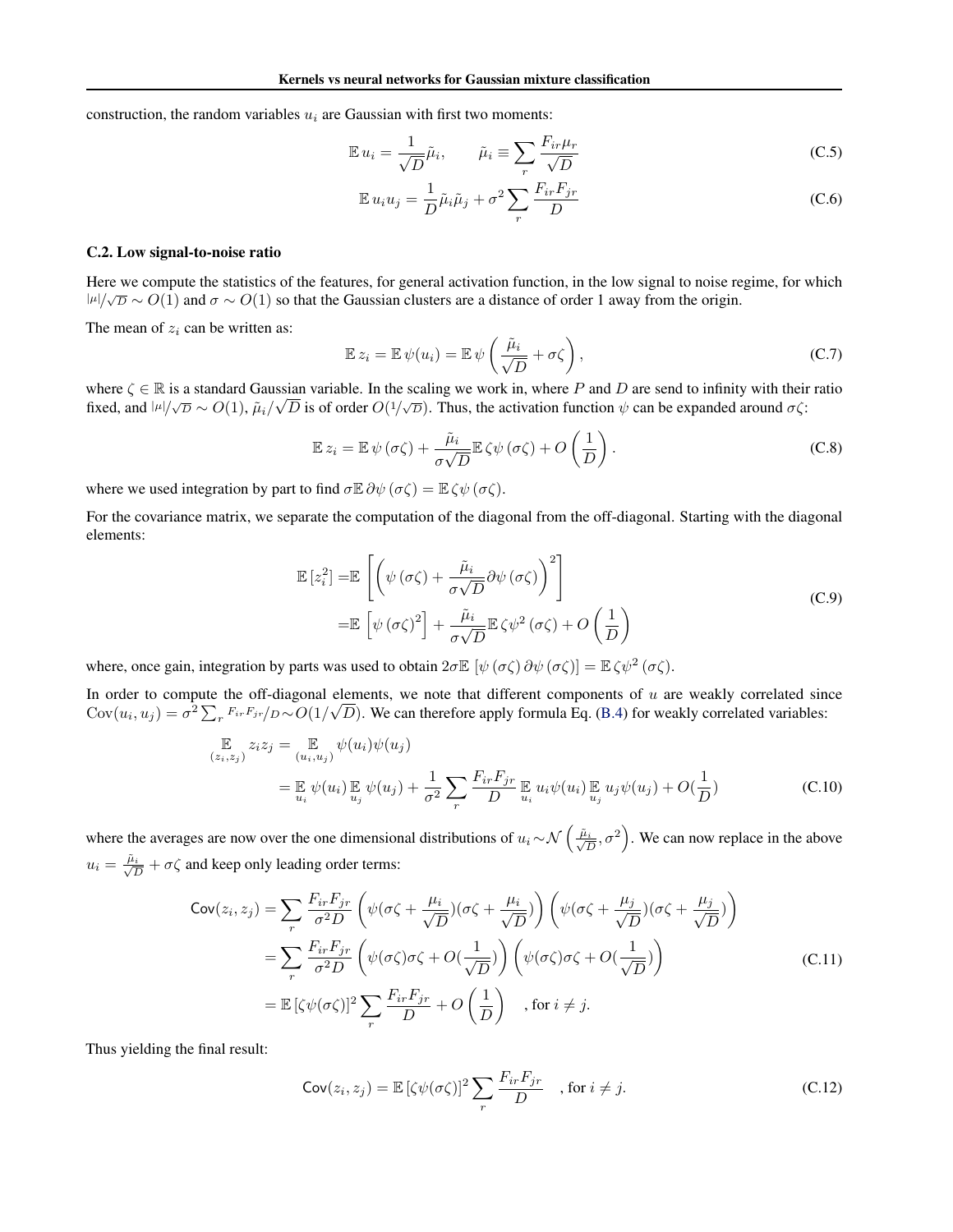We define the constants  $a$ ,  $b$  and  $c$  as in Eq. (??) and  $d$  as:

$$
a = \mathbb{E}\,\psi\,(\sigma\zeta)\,, \quad b = \mathbb{E}\,\zeta\psi\,(\sigma\zeta)\,, \quad c^2 = \mathbb{E}\,\left[\psi\,(\sigma\zeta)^2\right], \quad d^2 = \mathbb{E}\,\zeta\psi^2\,(\sigma\zeta) \tag{C.13}
$$

These definitions together with Eq. [\(C.8\)](#page-0-0), Eq. [\(C.9\)](#page-0-0) and Eq. [\(C.12\)](#page-0-0) lead to the statistics of Eq. [\(18\)](#page-0-0) and Eq. [\(19\)](#page-0-0):

$$
\mathbb{E} z_i = a + \frac{\tilde{\mu}_i}{\sigma \sqrt{D}} b
$$
\n
$$
\mathsf{Cov}(z_i, z_j) = \begin{cases}\nc^2 - a^2 + \frac{\tilde{\mu}_i}{\sigma \sqrt{D}} \left(d^2 - 2ab\right) & +O(\frac{1}{D}) , \text{ if } i = j \\
& O(\frac{1}{\sqrt{D}}) \text{ subleading if } c^2 - a^2 > 0 \\
& b^2 \sum_r \frac{F_{ir} F_{jr}}{D} + O(\frac{1}{D}) , \text{ if } i \neq j\n\end{cases} \tag{C.14}
$$

The above shows that, the transformation of the means is only linear and in the low snr regime, the XOR-like mixture of Fig. [1,](#page-0-0) is transformed into a XOR-like mixture in feature space which cannot be learned by linear regression. Note, that the performance of linear regression on the features is equivalent to its performance on inputs  $\tilde{z} \in \mathbb{R}^P$  sampled from a Gaussian equivalent model defined as:

$$
\tilde{z}_i = \mathbb{E} z_i + \sum_j \Omega_{ij}^{1/2} \zeta_j,\tag{C.15}
$$

where  $Cov(z_i, z_j) \equiv \sum_k \Omega_{ik}^{1/2} \Omega_{jk}^{1/2}$  and  $\zeta \in \mathbb{R}^P$  is a random vector with components sampled i.i.d. from a standard Gaussian distribution.

## C.3. ReLU features

In the case of Relu activation function i.e.  $\psi(x) = \max(0, x)$ , the mean and the covariance of the features can be evaluated analytically for all snr regimes. The distribution of the features within each cluster is given by a modified Gaussian: the probability mass of the Gaussian on the negative real axis is concentrated at the origin while the distribution on the positive axis is unchanged.

In particular, the integral to obtain the mean of  $z$  can be computed analytically and is given by:

$$
\mathbb{E} z_i = \mathbb{E} \text{ ReLU}(u_i) = \sigma \left[ \frac{\tilde{\rho}_i}{2} \left( 1 + \text{erf}\left(\frac{\tilde{\rho}_i}{\sqrt{2}}\right) \right) + \frac{1}{\sqrt{2\pi}} e^{-\tilde{\rho}_i^2/2} \right],\tag{C.16}
$$

where we defined:

$$
\tilde{\rho}_i \equiv \frac{\tilde{\mu}_i}{\sqrt{D}\sigma} = \frac{\sum_r F_{ir}\mu_r}{D\sigma}.
$$

The covariance is once again computed by separating the diagonal terms from the off-diagonal ones. The integral to obtain the diagonal terms has an analytical expression found to be:

$$
\text{Cov}(z_i, z_i) = \mathbb{E}\left[\text{ReLU}(u_i)^2\right] - \mathbb{E}\left[\text{ReLU}(u_i)\right]^2 = \sigma^2 \left[\frac{\tilde{\rho}_i}{\sqrt{2\pi}}e^{-\tilde{\rho}_i^2/2} + \frac{1}{2}(\tilde{\rho}_i^2 + 1)(1 + \text{erf}\left(\frac{\tilde{\rho}_i}{\sqrt{2}}\right)) - (\mathbb{E}z_i)^2\right] \tag{C.17}
$$

For the off-diagonal components, we again use that the covariance of the different components of the  $u_i$  is of order  $1/\sqrt{D}$  as  $\text{Cov}(u_i, u_j) = \sigma^2 \sum_r F_{ir} F_{jr} / D$ . Therefore, to evaluate  $\mathbb{E} [\text{ReLU}(u_i) \text{ReLU}(u_j)]$ , we can use the result Eq. [\(B.4\)](#page-0-0) for weakly correlated variables with  $\epsilon M_{12} = \sigma^2 \sum_r F_{ir} F_{jr} / D$ . Then to leading order in  $\frac{1}{D}$ , one finds:

$$
Cov(z_i, z_j) = \mathbb{E} [\text{ReLU}(u_i) \text{ReLU}(u_j)] - \mathbb{E} [\text{ReLU}(u_i)] \mathbb{E} [\text{ReLU}(u_j)]
$$
  

$$
= \sum_r \frac{F_{ir} F_{jr}}{\sigma^2 D} \mathbb{E} [u_i \text{ReLU}(u_i)] \mathbb{E} [u_j \text{ReLU}(u_j)] + O(\frac{1}{D})
$$
(C.18)

where the expectations above are over one dimensional distributions  $u_i \sim \mathcal{N}\left(\sum_r \frac{F_{ir\mu r}}{D}, \sigma^2\right)$ . The integrals have an analytical closed form expression, which yields the final result for the covariance:

$$
\text{Cov}(z_i, z_j) = \begin{cases} \sigma^2 \left[ \frac{\tilde{\rho}_i}{\sqrt{2\pi}} e^{-\tilde{\rho}_i^2/2} + \frac{1}{2} (\tilde{\rho}_i^2 + 1)(1 + \text{erf}(\frac{\tilde{\rho}_i}{\sqrt{2}})) - (\mathbb{E} z_i)^2 \right] & \text{if } i = j, \\ \frac{\sigma^2}{4} \frac{\sum_r F_{ir} F_{jr}}{D} \left( 1 + \text{erf}(\frac{\tilde{\rho}_i}{\sqrt{2}}) \right) \left( 1 + \text{erf}(\frac{\tilde{\rho}_j}{\sqrt{2}}) \right) + O(\frac{1}{D}) & \text{if } i \neq j \end{cases} \tag{C.19}
$$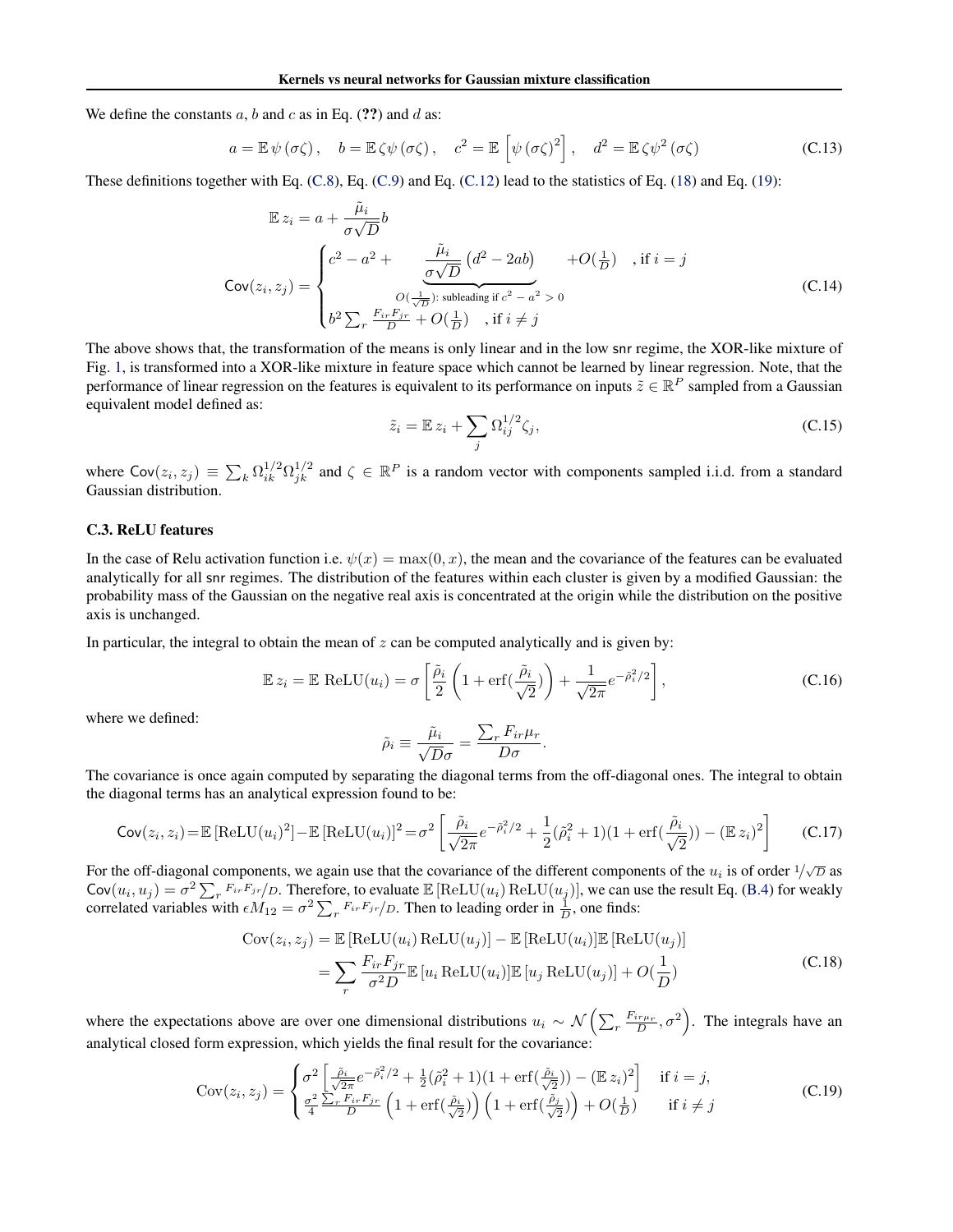### C.4. Relation with the kernel

As discussed in Sec. [3](#page-0-0) of the main text , the performances of kernel methods can be studied by using the convergence of RF to a kernel in the  $\gamma \to \infty$  limit taken after the *D*, *P*  $\to \infty$  limit [\(Rahimi & Recht,](#page-0-0) [2008\)](#page-0-0):

$$
K(x,y) = \frac{1}{P} \sum_{i=1}^{P} \mathbb{E}\left[\psi\left(\sum_{r=1}^{D} \frac{x_r F_{ir}}{\sqrt{D}}\right) \psi\left(\sum_{s=1}^{D} \frac{y_s F_{is}}{\sqrt{D}}\right)\right],
$$

In the low snr regime where  $|\mu|/\sqrt{D} \sim O(1)$ , the action of the kernel is essentially linear. The three constants *a*, *b* and *c*, defined in Eq. (??), can be expressed equivalently in terms of the activation function  $\psi$  or of the kernel. Consider  $\omega_1$ ,  $\omega_2 \in \mathbb{R}$ , two i.i.d. standard Gaussian random variables, and denote by angle brackets  $\langle \cdot \rangle$  the expectation over  $w_1, w_2$ . Then, by the definition  $K(x, y)$  one has:

$$
\langle K(\sigma\omega_1, \sigma\omega_1) \rangle = \frac{1}{P} \sum_{i=1}^{P} \langle \psi(u_i)^2 \rangle = c^2
$$
 (C.20)

where  $u \in \mathbb{R}^P$  is the random vector whose moments are defined in Eq. [\(C.5\)](#page-0-0) and we used the element wise convergence of  $\psi(\sum_{r} F_{ir}x_r)\psi(\sum_{r} F_{is}y_s)/P$  to its expected value [\(Rahimi & Recht,](#page-0-0) [2008\)](#page-0-0). Similarly, one has:

$$
\langle K(\sigma\omega_1, \sigma\omega_2) \rangle = \frac{1}{P} \sum_{i=1}^{P} \langle \psi(u_i) \rangle^2 = a^2
$$
\n(C.21)

Finally, for *b* one has to perform a linear expansion of the kernel around the noise variable  $\sigma\omega_1$ :

$$
\langle K(\sigma\omega_1 + \frac{\mu}{\sqrt{D}}, \sigma\omega_2 + \frac{\mu}{\sqrt{D}}) \rangle = \frac{1}{P} \sum_{i=1}^P \langle \mathbb{E} \left[ \psi(u_{i1} + \sum_r \frac{\mu_r F_{ir}}{D}) \rangle \langle \psi(u_{i2} + \sum_r \frac{\mu_r F_{ir}}{D}) \right] \rangle
$$
  
\n
$$
= \frac{1}{P} \sum_{i=1}^P \langle \psi(u_i) \rangle^2 + \sum_{rs} \frac{\mu_r \mu_s}{D^2} \sum_{i=1}^P \mathbb{E} \frac{F_{ir} F_{is}}{P} \langle \psi'(u_i) \rangle^2
$$
  
\n
$$
= a^2 + \frac{1}{D\sigma^2} b^2,
$$
  
\n
$$
\implies b^2 = D\sigma^2 \left( -a^2 + \langle K(\sigma\omega_1 + \frac{\mu}{\sqrt{D}}, \sigma\omega_2 + \frac{\mu}{\sqrt{D}}) \rangle \right)
$$
 (C.22)

These expressions allow to express the statistical properties of the features *z*, and to asses the performance of RF and kernel methods, directly in terms of the kernel without requiring the explicit form of the activation function.

For completeness, we give the analytical expression of the kernel corresponding to ReLU random features, i.e.  $\psi(x)$  =  $max(0, x)$ :

$$
K_{\text{ReLU}}(x, y) = \frac{|x||y|}{8\pi D} \left\{ 2|\sin(\theta)| + \cos(\theta) \left( \pi + 2 \arctan\left(\frac{\cos(\theta)}{|\sin(\theta)|}\right) \right) \right\},\tag{C.23}
$$

where we defined the angle  $\theta$  between the two vectors  $x, y \in \mathbb{R}^D$  such that  $|x|, |y| > 0$ :

$$
\theta = \frac{x \cdot y}{|x||y|} \tag{C.24}
$$

From Eq. [\(C.23\)](#page-0-0), one sees that in case of ReLU activation function, the kernel is an angular kernel, i.e. it depends on the angle between *x* and *y*.

## D. Final test error of random features

This section details the computations leading to Eq. [\(14\)](#page-0-0) and Eq. [\(16\)](#page-0-0) allowing to obtain the asymptotic performances of RF trained via online SGD on a mixture of Gaussian distribution.

Applying random features on  $x \in \mathbb{R}^D$  sampled from the distribution [\(6\)](#page-0-0) is equivalent to performing linear regression on the features  $z \in \mathbb{R}^P$  with covariance  $\Omega^z$  and mean  $\mu_z$ . In the following, for clarity, we assume the features are centred, so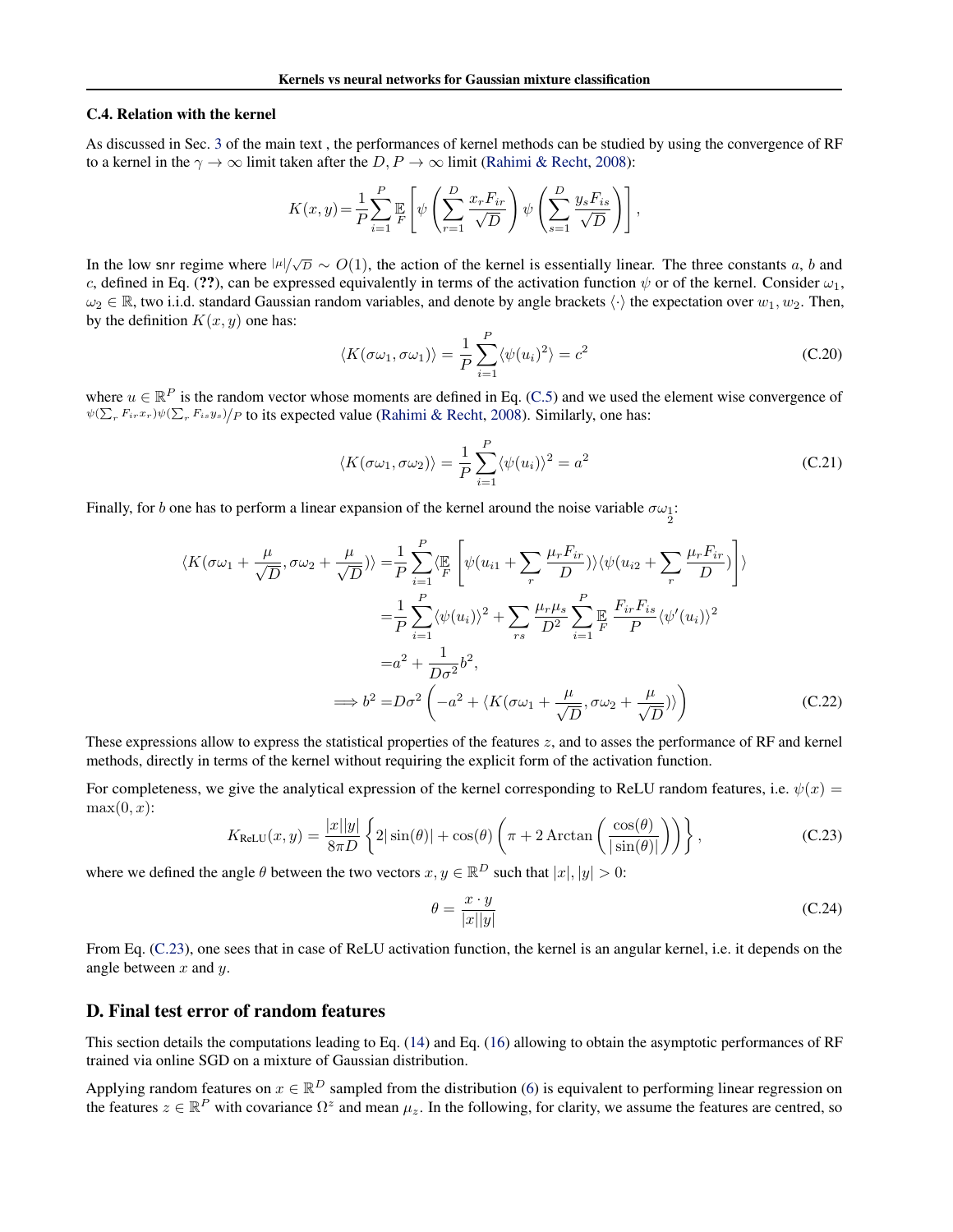

*Figure 9.* Agreement between analytical predictions and simulations of the classification error of RF trained on the XOR like mixture of Fig. [1](#page-0-0) for increasing  $\sigma$  and various  $\gamma$ . The analytical predictions are obtained by computing the moments of the features *z* using Eq. [C.16](#page-0-0) and Eq. [C.19.](#page-0-0) These are then used to obtain, first the asymptotic solution of RF via Eq. [D.6,](#page-0-0) which is in turn plugged in Eq. [D.9.](#page-0-0) The final result is then given by Eq. [D.8.](#page-0-0) Simulation results are obtained by training online an RF network with  $\eta = 0.1$  until convergence. *Parameters:*  $D = 800, \eta = 0.1, P = \gamma D, |\mu|/\sqrt{D} = 1.$ 

that  $\mu_z = 0$ , extending the computation to non centred features is straight-forward. The means of the individual clusters are however non zero. The output of the network at a step *t* in training is given by  $\phi(w)_t = \sum_{i=1}^p w_i z_{ti}/\sqrt{P}$ . We train the network in the online limit by minimising the squared loss between the output of the network and the label  $y_t$ . The pmse is given by:

$$
\text{pmse}(w) = \frac{1}{2} \mathbb{E} \left( y - \sum_{i=1}^{P} \frac{w_i z_i}{\sqrt{P}} \right)^2 = \frac{1}{2} + \sum_{i,j=1}^{P} \frac{w_i w_j}{2P} \Omega_{ij}^z - \sum_{i=1}^{P} \frac{w_i}{\sqrt{P}} \Phi_i, \tag{D.1}
$$

where we introduced the *input-label* covariance  $\Phi_i \equiv \mathbb{E}[z_i y]$ .

The expectation of the SGD update over the distribution of *z* is thus:

$$
\mathbb{E} \, dw_i = -\frac{\eta}{\sqrt{P}} \mathbb{E} \, z_i \left( \sum_{j=1}^P \frac{w_j z_j}{\sqrt{P}} - y \right) = \frac{\eta}{\sqrt{P}} (\Phi_i - \sum_{j=1}^P \frac{w_j}{\sqrt{P}} \Omega_{ij}^z)
$$
\n(D.2)

Importantly, both the pmse and the average update only depend on the distribution of the features through the covariance matrix of the features  $\Omega^z$  and the input label covariance  $\Psi$ .

To make progress, consider the eigen-decomposition of the covariance matrix  $\Omega^z$ :

$$
\Omega_{ij}^z = \frac{1}{P} \sum_{\tau} \rho_{\tau} \Gamma_{\tau i} \Gamma_{\tau j},\tag{D.3}
$$

where  $\rho_{\tau}$  are the eigenvalues and  $\Gamma_{\tau}$  their corresponding eigenvectors.

Define the rotation of  $W$  and  $\Phi$  into this eigenbasis:

$$
\tilde{w}_{\tau} \equiv \frac{1}{\sqrt{P}} \sum_{i=1}^{P} \Gamma_{i\tau} w_i \quad \tilde{\Phi}_{\tau} \equiv \frac{1}{\sqrt{P}} \sum_{i=1}^{P} \Gamma_{i\tau} \Phi_i
$$
\n(D.4)

In this basis, the SGD update for the different components of  $\tilde{W}$  decouple. One finds a recursive equation in which each mode evolves independently from the others:

$$
\mathbb{E} \, d\tilde{w}_{\tau} = \frac{\eta}{\sqrt{P}} (\tilde{\Phi}_{\tau} - \frac{1}{\sqrt{P}} \sum_{\tau=1}^{P} \rho_{\tau} \tilde{w}_{\tau})
$$
\n(D.5)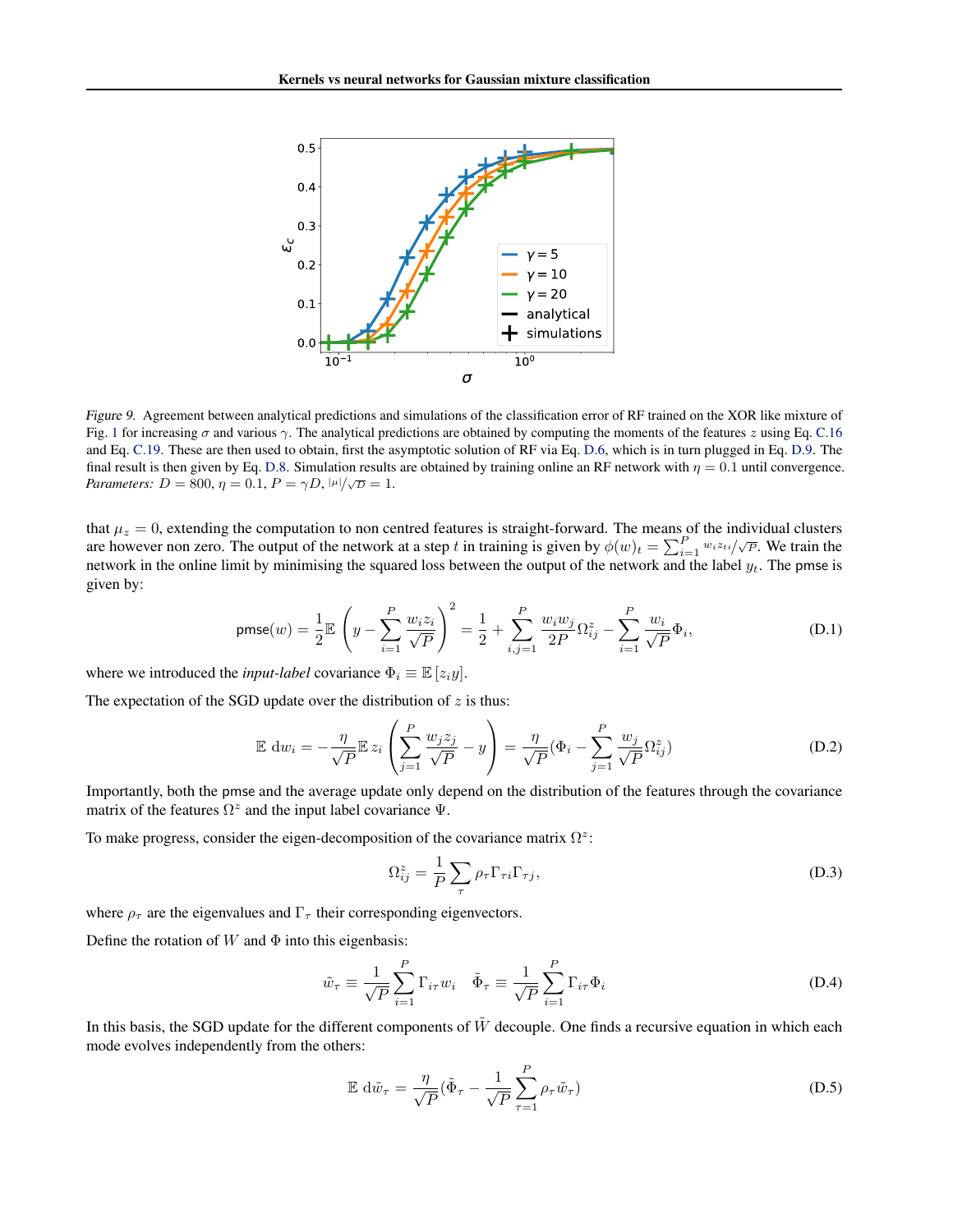Thus, the fix point  $\tilde{\hat{W}}$  such that  $\mathbb{E} d\tilde{\hat{w}}_{\tau} = 0$ , can be found explicitly:

$$
\rho_\tau \tilde{\hat{w}}_\tau = \sqrt{P} \tilde{\Phi}_\tau.
$$

Rotating back in the original basis one finds the asymptotic solution for *W* as:

$$
\hat{w}_i = \sum_{\tau; \rho_\tau > 0} \frac{1}{\rho_\tau} \Gamma_{i\tau} \tilde{\Phi}_\tau.
$$
\n(D.6)

The asymptotic test error is thus given by:

$$
\text{pmse}_{t \to \infty} = \frac{1}{2} \left( 1 - \sum_{\tau} \frac{\tilde{\Phi}_{\tau}^2}{\rho_{\tau}} \right) \tag{D.7}
$$

Asymptotic classification error From the solution of Eq. [\(D.6\)](#page-0-0) for the asymptotic solution found by linear regression, one can obtain the asymptotic classification error performed by random features as:

$$
\epsilon_{ct \to \infty} = \mathbb{E} \Theta(-y\lambda) = \sum_{\alpha} \mathcal{P}_{\alpha} \mathbb{E}_{\alpha} \Theta(-y\lambda), \tag{D.8}
$$

where  $\Theta : \mathbb{R} \to \mathbb{R}$  is the Heaviside step function and we defined  $\lambda \equiv \sum_{i=1}^{P} \hat{w}_i z_i / \sqrt{P}$ . Introducing the local field  $\lambda$  allows to transform the high dimensional integral over the features *z* into a low-dimensional (in this case one dimensional) expectation over the local field. The Gaussian equivalency theorem of [Goldt et al.](#page-0-0) [\(2020a\)](#page-0-0) shows that even though the *z* are not Gaussian, to leading order in  $1/P$ , the average Eq. [\(16\)](#page-0-0), only depends on the first two moments  $\lambda$ , defined as:

$$
M_{\alpha} = \mathbb{E}[\lambda] = \sum_{i=1}^{P} \frac{\hat{w}_i \mathbb{E}_{\alpha}[z_i]}{\sqrt{P}} \quad Q_{\alpha} = \mathsf{Cov}[\lambda, \lambda] = \sum_{i=1}^{P} \frac{\hat{w}_i \hat{w}_j}{P} \mathsf{Cov}(z, z)
$$
(D.9)

These moments can be computed analytically from the statistics of the features computed in Sec. [C](#page-0-0) and from the optimal weights *W* obtained in Eq. [\(D.6\)](#page-0-0). The classification error, Eq. [\(D.8\)](#page-0-0), can thus be evaluated by means of a one dimensional integral over the distribution of  $\lambda$ .

$$
\epsilon_{ct \to \infty} = \sum_{\alpha} \mathcal{P}_{\alpha} \int \frac{d\lambda}{\sqrt{2\pi Q_{\alpha}}} \Theta(-y_{\alpha}\lambda) e^{-\frac{1}{2Q_{\alpha}}(\lambda - M_{\alpha})^{2}}
$$
(D.10)

$$
= \frac{1}{2} \left( 1 - \sum_{\alpha} \mathcal{P}_{\alpha} y_{\alpha} \text{erf}\left(\frac{M_{\alpha}}{\sqrt{2Q_{\alpha}}}\right) \right)
$$
 (D.11)

## E. The three-cluster model

Similar to the analysis of the XOR-like mixture of Fig. [6,](#page-0-0) we analyse a data model with three clusters that was the subject of several recent works [\(Deng et al.,](#page-0-0) [2019;](#page-0-0) [Mai & Liao,](#page-0-0) [2019;](#page-0-0) [Lelarge & Miolane,](#page-0-0) [2019;](#page-0-0) [Mignacco et al.,](#page-0-0) [2020a;b\)](#page-0-0). The Gaussian mixture in input space can be seen in the first column of Fig. [10.](#page-0-0) The means of both positive clusters are set to 0 while the means of the negative sign clusters have first component  $\pm \mu_0$  and all other  $D-1$  components 0. The mixture after random feature transformation is displayed in the second column and the third and fourth column show the performance of a 2LNN, respectively, a random feature network, trained via online SGD, on this problem. Here again, we build on the observation that overparametrisation does not impact performances and train a  $K = 10$  2LNN in order to increase the number of runs that converged. The three rows, are as before, three different snr regimes, they are in order the **low, high** and mixed snr regime.

The phenomenology observed in the XOR-like mixture carries through here. In the low snr regime,  $\mu_0 = \sqrt{D}$  (top row), the 2LNN can learn the problem and its performance remains constant with increasing input dimension. On the other hand, in this regime, the transformation performed by the random features is only linear in the large *D* limit. Consequently, the RF performances degrade with increasing *D* and are as bad as random chance in the limit of infinite input dimension. In the